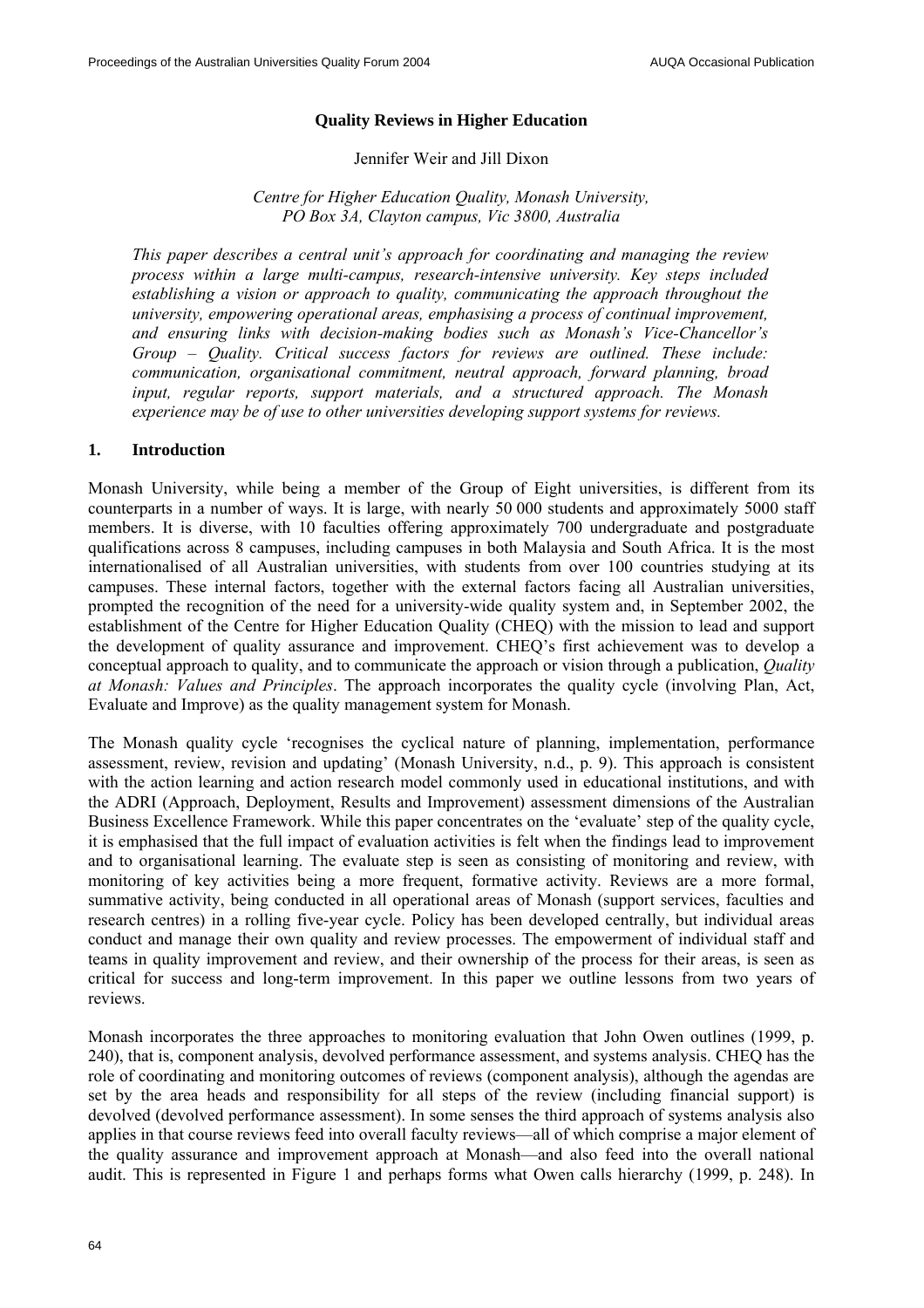practice it is less systematic than the hierarchy would suggest; however, it is expected that there will be alignment of mission for each level in the university. CHEQ established overall guidelines and a set of indicators. All three approaches are utilised in line with common goals (mission and value) and a common goal (quality assurance and improvement, and the external audit).

# Figure 1 **Course reviews feeding into audit**

Course monitoring  $\longrightarrow$  Course review  $\longrightarrow$  Academic/school review  $\longrightarrow$  Institutional audit

The definition of quality at Monash is 'fitness for purpose', so the primary intent of reviews is to evaluate the operational area's fitness for purpose. Reviews also offer the opportunity to consider fitness of purpose and to reflect on the processes used to achieve that purpose, the outcomes achieved and the means by which outcomes are evaluated. Academic reviews include courses (programmes), research and research training, professional and community activities, internal organisation, management, quality assurance and improvement. A review unit may be a faculty, school, department, centre, or support area. Support services, including CHEQ itself, also conduct reviews using somewhat different terms of reference but identical principles. In this way, it is hoped that a 'culture of evaluation' will permeate all areas of the university.

The Monash approach to reviews aligns with the 'monitoring evaluation' form described by Owen (1999) that assesses program outcomes and is closely related to the allocation and use of resources. In the context of higher education and the national quality agenda, universities need to be seen to be making good use of funds and to provide a quality education; however, establishing the performance of universities is not as simple as pure profitability. As Owen outlines, monitoring evaluation form considers:

- the use of articulated program plans that provide specific directions for program delivery
- checking that the delivery and outcomes specified are 'on track'
- developing management information systems that can provide responsive, valid and useful information for assessing program delivery and outcomes
- developing mechanisms by which programs can be fine-tuned on the basis of the findings provided (reproduced from Owen, 1999, p. 239).

The quality approach is also in accordance with a commitment to improvement or continuous improvement as a cycle of planning, acting, evaluating and improving. The cycle is characteristic of the action research approach and quality review evident in Owen's 'interactive form'. The evaluation forms don't necessarily stand in isolation, and overlap between forms is evident in the Monash approach.

### **2. The Monash Process**

Consistent with Monash principles of diversity, devolution and comparable treatment, individual work units conduct their own self-review process, assisted and supported by CHEQ. Deans and directors forward their review schedule to CHEQ which is then entered into a database and publicised on the CHEQ web site at http://www.adm.monash.edu.au/cheq/reviews/reviews\_at\_monash.html

This same database records the outcomes of each review and actions taken as a result. The review process at Monash is overseen by the Vice-Chancellor's Group – Quality, which consists of the Vice-Chancellor's Group and the Director of CHEQ. Self-review is the first phase of the review process at Monash. It presents an opportunity for the operational unit to 'consider its directions, progress, achievements and strengths, as well as areas for development and improvement and the means of achieving those' (Centre for Higher Education Quality*,* n.d., p. 3). A team is appointed to lead the self-review and produce a selfreview document. The development of the self-review document requires both the collection of information and reflection on the information that has been assembled; thus, units are expected to be self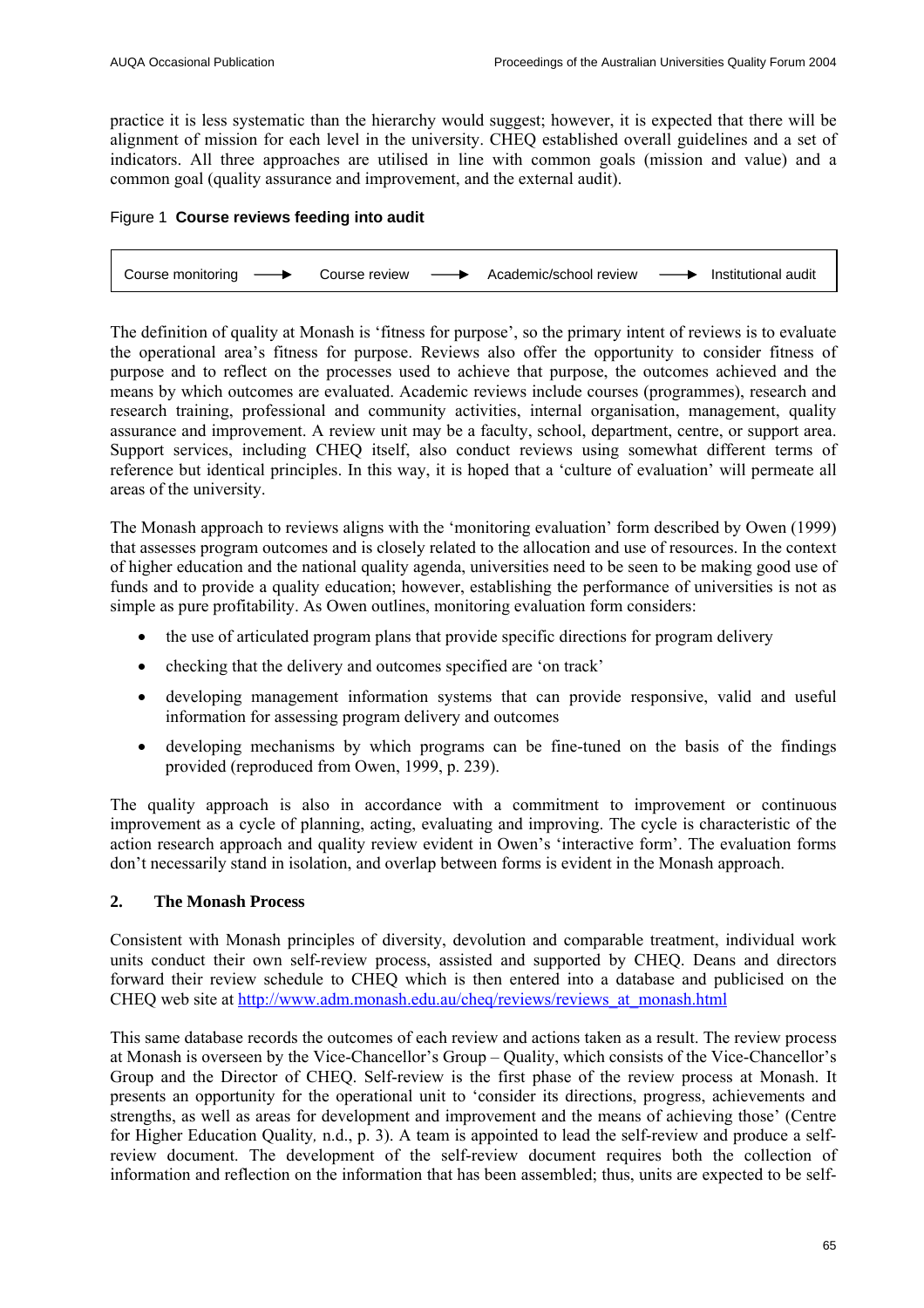reflective before they obtain an external point of reference. In this way, the learning achieved from the process of self-reflection and the ownership of its findings are intended to generate higher levels of commitment to the final outcomes.

An external panel is then assembled, consisting of senior counterparts external to Monash, members of relevant professional associations or industry bodies, senior Monash staff and a Monash stakeholder (e.g. a senior student or staff representative). This panel studies the self-review document and plans a review visit to verify the findings, probe for further information, and invite feedback from stakeholders. The external review report is prepared and presented to the head of the unit or dean, and lodged with CHEQ. Its recommendations are considered and an implementation plan is developed to address the selected improvement opportunities identified. Six months after the report has been received, a progress report is prepared for the Vice-Chancellor's Group – Quality, which may ask for further information in regard to progress with the implementation plan.

# **3. Central Involvement and Support for Areas Conducting Reviews**

In Monash's devolved approach, and more centralised approaches (Weir, Dixon & Webbstock; 2003), the availability of a suite of self-support tools and materials is significant for success. The Monash materials have been developed through collaboration with previous review leaders and are available on the CHEQ reviews web site. Guidelines for academic, course, and support services review were published and are the principle means by which—and the main extent to which—reviews are standardised across the university. The review database shows all notified past, present and planned reviews (1998–2008), information concerning the self-review and external panel membership, report date and availability, major recommendations and follow-up actions. The latter two fields are also used for reporting to the Vice-Chancellor's Group – Quality. There is a downloadable interactive 'review planner' to assist in planning the administrative aspects of a review. Flow charts, guidelines, check lists and tables to outline and explain the various steps involved in conducting a review, and how to address the terms of reference, have also been developed. These include guidelines and check lists for the external review panel and for addressing the external panel recommendations.

Monash's devolved approach means that there is a growing core of people developing a comprehensive understanding of quality assurance and improvement processes rather than confining expertise to CHEQ. On the other hand, however, progress in terms of implementation of the review schedule is uneven, and outcomes are variable, because CHEQ has little direct involvement in the reviews. Some have been more successful than others. In the early stages of the review process, there was considerable variation in the approach taken by areas conducting a review, mainly due to lack of consultation with CHEQ. Clearly, the most successful reviews are those that are well-managed and conducted in an economical fashion. The more drawn out the process, the less benefit is likely to be gained. Operational units that are prepared to be open and honest in the scrutiny they apply and permit others to have are more likely to attract recommendations that will significantly add value to their processes. Those that are inclusive in the feedback they seek—especially from their staff and other stakeholders—tend to produce an experience that those stakeholders see as valuable, and outcomes that are valued because they participated in their identification. The exchange of experiences and learning that occurs is not only contributing to the learning organisation concept, but also reducing barriers—particularly between academic and support service areas—as Monash staff members participate in external panel reviews.

### **4. Success Factors**

While the approaches to the review process have varied widely, some critical success factors are evident. The 'smoothest' and most successful reviews incorporate the CONFIRMS approach: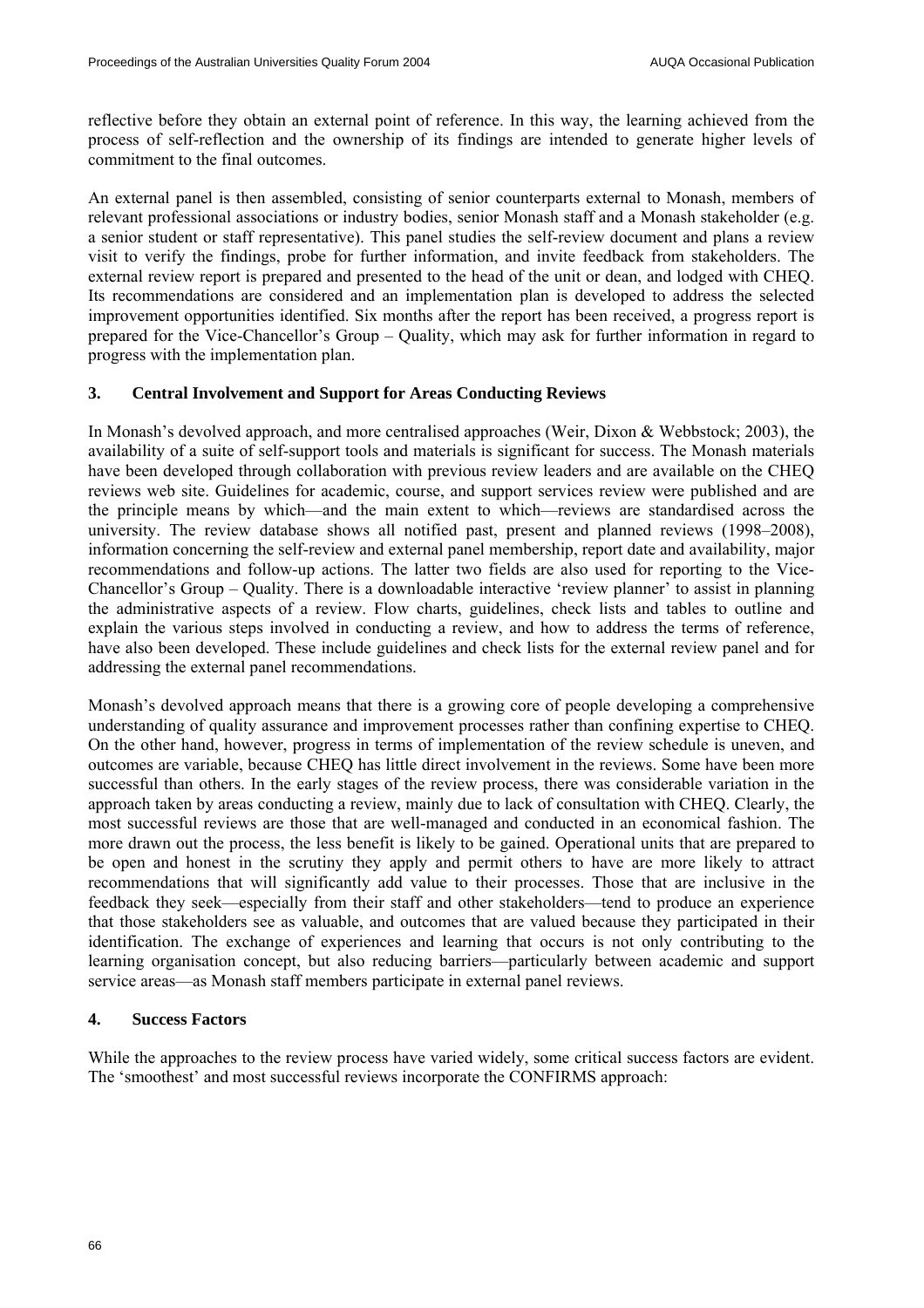- C Communication plan developed and implemented; ongoing formal and informal consultation by the review leader with CHEQ
- O Organisational commitment
- $\bullet$  N Neutral approach and openness to outcomes of the process
- F Forward planning for the external review process, usually involving the panel chair
- $\bullet$  I Input by staff as part of the review process
- R Regular reports of review progress to the management team
- M Materials used supplied by CHEQ and, where appropriate, customised
- S Structured approach, with a review project plan, a dedicated review leader and/or team, and a clearly identified project sponsor.

The recently defined schedule for reviews is in its third effective year of operation, and both CHEQ and the various parts of the university are gauging the impact of a strengthened review process on their operations. The workload is significant, not just for the review teams, but also for the external panels. The need to ensure that benefits accruing from reviews outweigh the costs (both time and money) is a challenge.

Whether devolved or centralised reviews, the demands on the central unit are enormous (as reported by Weir, Dixon & Webbstock, 2003), and the sheer workload for CHEQ staff is problematic. Support materials and staff development, for example, are critical. University-endorsed guidelines for academic and support reviews, including standard terms of reference, have been developed to enable a systematic university-wide approach to reviews, thus providing the foundation for an overall approach to quality development at Monash. CHEQ is endeavouring to attain efficiency though workshops and developing more materials. We expect the problems with demand to lessen over time as more people gain experience of the process. Many of those who have taken part so far have embraced the process and experienced the benefits of self-review.

A number of steps were taken by CHEQ in 2003 to provide further guidance and support to reviews. A review support group within CHEQ to drive the review process was established. This group of quality advisers meets fortnightly and outcomes are reported to the Director, CHEQ, and individual actions are recorded on the CHEQ review planner. The relevant quality adviser (academic, support services, research) is responsible for contacting the review leader for all upcoming reviews listed on the reviews database, to offer support and to outline the resources available. A CHEQ review planner has been developed to record these actions and to maintain key details of each review. Support also includes meeting with all quality coordinators to discuss past reviews and those planned for 2004, and feedback has been sought on support required from CHEQ to assist faculties with reviews. A series of four workshops is now offered each semester for review teams, addressing the requirements for all stages of the review. The process of reporting review outcomes has been reinforced by the provision of guidelines and templates for reporting main actions taken or planned to address external panel review recommendations, both to the Monash community through the CHEQ web site and to the Vice-Chancellor's Group – Quality.

# **5. Conclusion**

The review cycle at Monash has entered its most intensive period yet, with large numbers of reviews (including two full faculty reviews) taking place concurrently and a critical mass of know-how and experience yet to be developed in review teams. The balance between standardisation and autonomy, and centralisation and devolution is still being wrought. All stakeholders (including CHEQ) acknowledge that the workload is considerable, and most areas have yet to realise the benefits of this effort. The provision of workshops is critical, not only as a means of achieving consistency and good practice and sharing experience (between support and academic areas), but also as a means of reducing workload. Past review